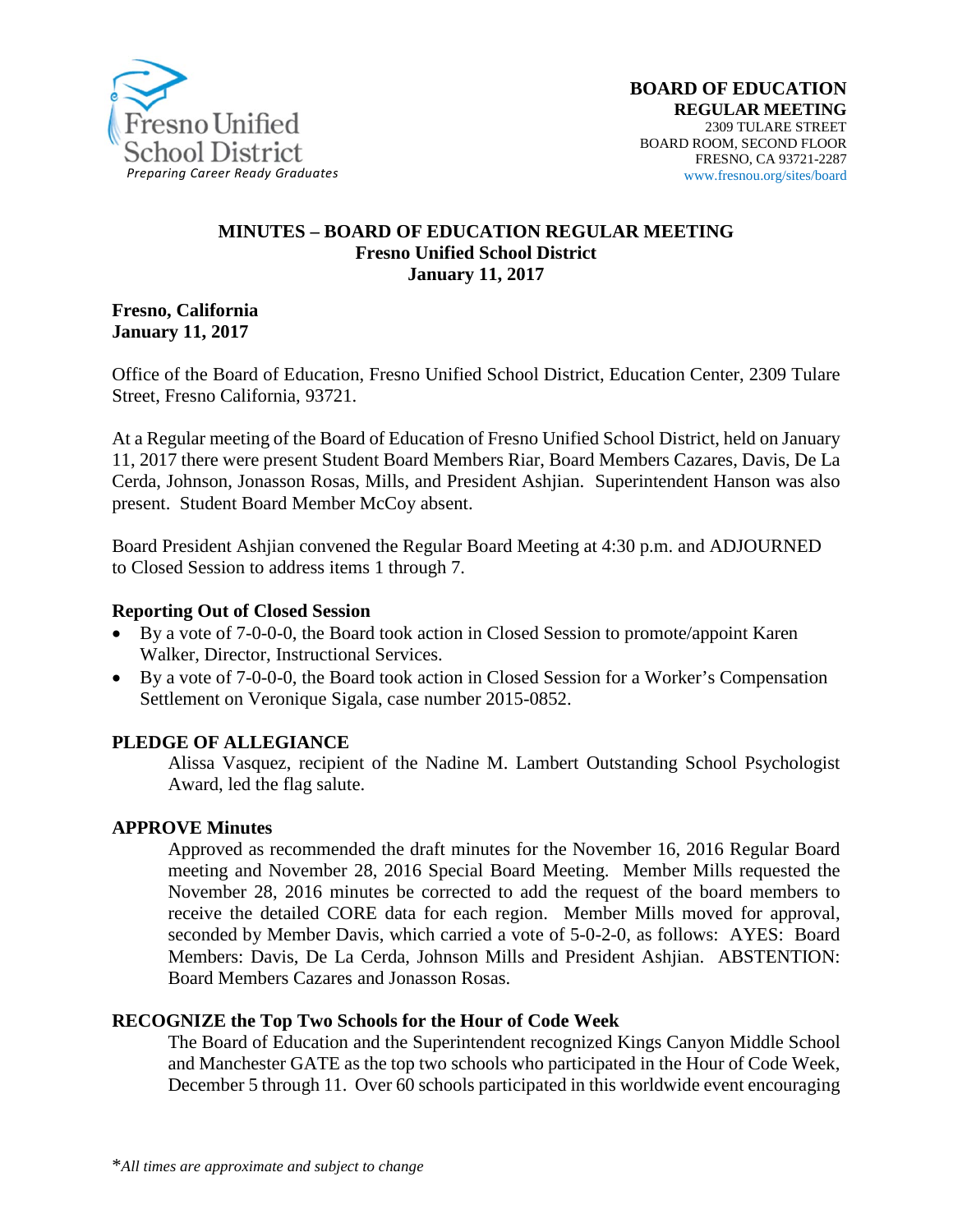students across the globe to learn to code. Schools competed with each other for the highest participation by students as a percentage of enrollment.

## **HEAR Reports from Student Board Representatives**

Student Board Representative Naida Montes provided comments/reports from the Student Advisory Board Representative meeting hosted by DeWolf High School. Board Member Mills attended their meeting. Baird Middle School student ambassadors were also introduced and given the opportunity to share highlights of various school activities and experiences.

## **HEAR Report from Superintendent**

- Superintendent thanked the community for their kindness over the holidays as employees donated 300 coats for students in need; community members provided each of our 360 students at Kirk Elementary a wrapped gift; students and adults alike around our district gave their time at food banks, volunteering, donating and giving of their time for the students and families of our district.
- Students returned to Baird Middle School to a new building. While there are still a few final touches being made, the new classrooms are home to outdoor life sciences and an agriculture garden area.
- We're weeks away from opening the new building at Bullard High School with 24 more classrooms. When combined with the new classrooms that opened this time last year at Bullard, 30 portable classrooms will have been replaced. All made possible by Measure Q dollars approved by voters in 2010.
- Superintendent mentioned new emergency notification system. The text system is designed to quickly alert parents/guardians when safety issues have developed that require early dismissal or changes that will potentially disrupt the school day. Superintendent made a plea to parents and guardians to make sure their emergency cell phone numbers are updated in the system.
- Superintendent Hanson spoke of a new partnership with CBS47, Fresno County Sherriff's Department, Internet Crimes Children Task Force and EECU launching the CyberSafe Parent Program. Through a series of public service announcements [\(PSA\)](https://vimeo.com/199069048) that will air on channel 47 and sister station KSEE 24 the program promotes safe and responsible use of the internet with [online](http://www.yourcentralvalley.com/cybersafe-parent-program) tips for parents.
- Hanson concluded by sharing that the Association of California School Administrators (ACSA), Region 9 serving school districts in Fresno, Merced, Madera and Mariposa will be honoring a number of staff at their Administrator of the Year awards in February. Finalist include: Edith Navarro, Principal Kings Canyon Middle School; Miguel Arias, Chief Information Officer; Paul Idsvoog, Chief Human Resources/Labor Relations; Yolanda Jimenez-Ruiz, Administrator Adult Education; Tammy Townsend, Executive State and Federal. Congratulations and best wishes to all the finalist on February 27th. Board President Ashjian added that Superintendent Hanson is also being recognized by ACSA with their President's Choice Award.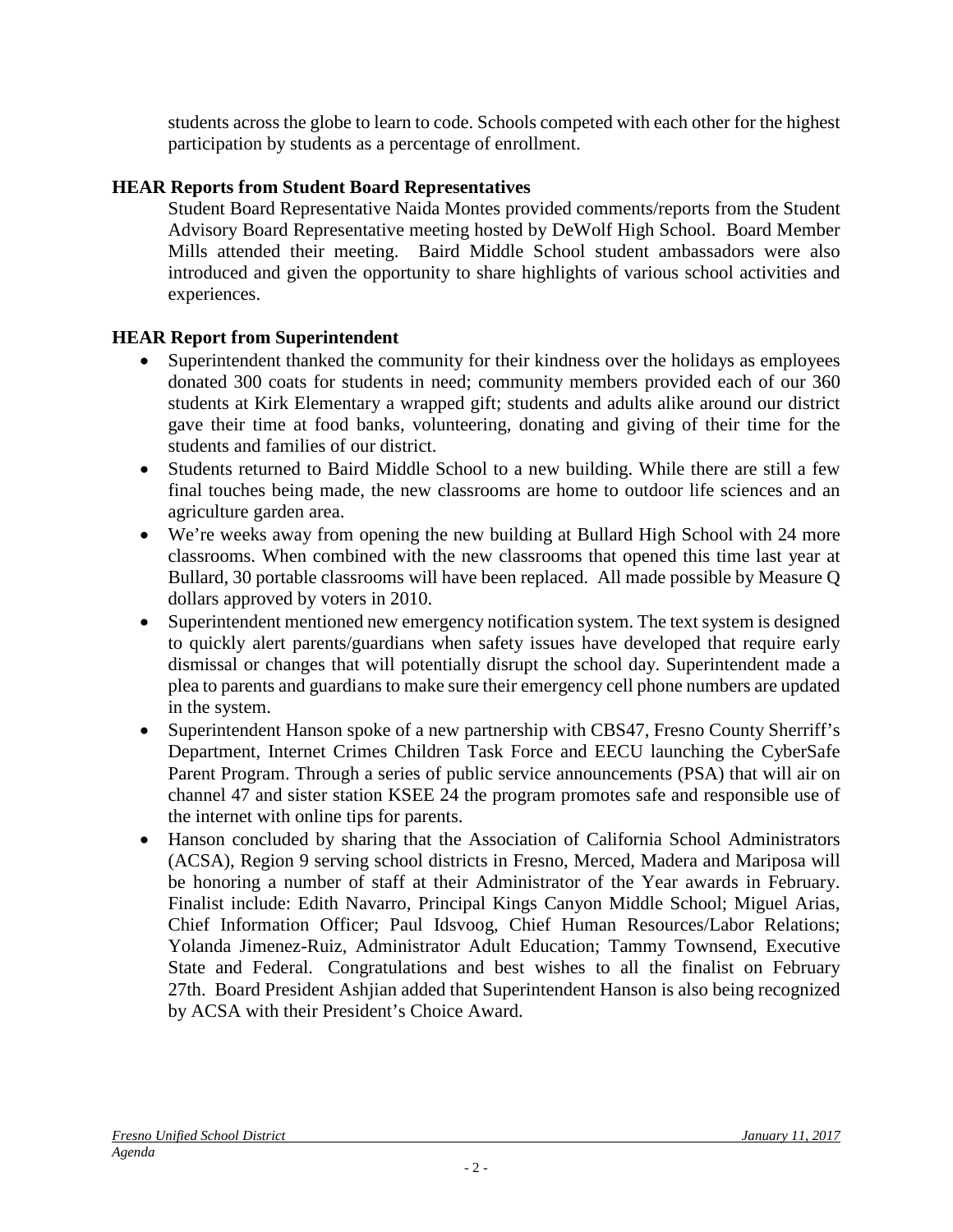On a motion by Member Mills, seconded by Member Jonasson Rosas, the consent agenda, exclusive of agenda items: A-3, A-4, A-5, and A-6 which were pulled for further discussion, was approved on a roll call vote of 8-0-0-1 as follows: AYES: Student Board Member Riar, Board Members: Cazares, Davis, De La Cerda, Johnson, Jonasson Rosas, Mills and President Ashjian. ABSENT: Board Member De La Cerda.

# **A. CONSENT AGENDA**

## **A-1, APPROVE Personnel List APPROVED**, **as recommended** the Personnel List, Appendix A, as submitted.

**A-2, ADOPT Findings of Fact and Recommendations of District Administrative Board ADOPTED, as recommended** the Findings of Fact and Recommendations of District Administrative Panels resulting from hearings on expulsion and readmittance cases conducted during the period since the December 14, 2016, Regular Board meeting.

### **A-3, ADOPT Resolution 16-11, to Certify Measure X Bond Election and Designate Existing Citizens' Bond Oversight Committee to Act as Such for Measure X** PULLED for discussion

**ADOPTED, as recommended** Resolution 16-11, the adoption of which is recommended to certify to the Fresno County Board of Supervisors the results of the Measure X Bond Election conducted on November 8, 2016. In addition, pursuant to Proposition 39 approved by California voters on November 7, 2000, and Education Code section 15278, Resolution 16-11 designates the existing Citizens' Bond Oversight Committee (CBOC) to serve as the oversight body for Measure X in addition to Measure Q (2010 bond). The existing members and bylaws of the CBOC would continue for oversight of Measure X.

For the record, comments/questions were made regarding the support in the rollover of the Citizens' Bond Oversight Committee, term limits, community involvement, Trustee Cazares' request to meet with the community members that were appointed prior to her term and appreciation to the voters for approving the measure. Chief Operations Officer Karin Temple was available to answer questions and provide clarification. Member Davis moved for approval, seconded by Member Mills, which carried a 6-0-0-1 vote. AYES: Board Members: Cazares, Davis, Johnson, Jonasson Rosas, Mills, and President Ashjian. ABSENT: Board Member De La Cerda.

#### **A-4, APPROVE Renewal Agreement with ChiroMetrics, Inc. for Chiropractic and Acupuncture Administration Services** PULLED for discussion

**APPROVED**, **as recommended** a renewal agreement with ChiroMetrics, Inc. to provide chiropractic and acupuncture administration services for eligible active employees and retirees. The renewal period is for a four (4) year term commencing February 1, 2017 through December 31, 2020.

For the record, comments/questions were made regarding the process of a RFP for this type of vendor, what the schedule was in reviewing the vendor, how the vendor compared to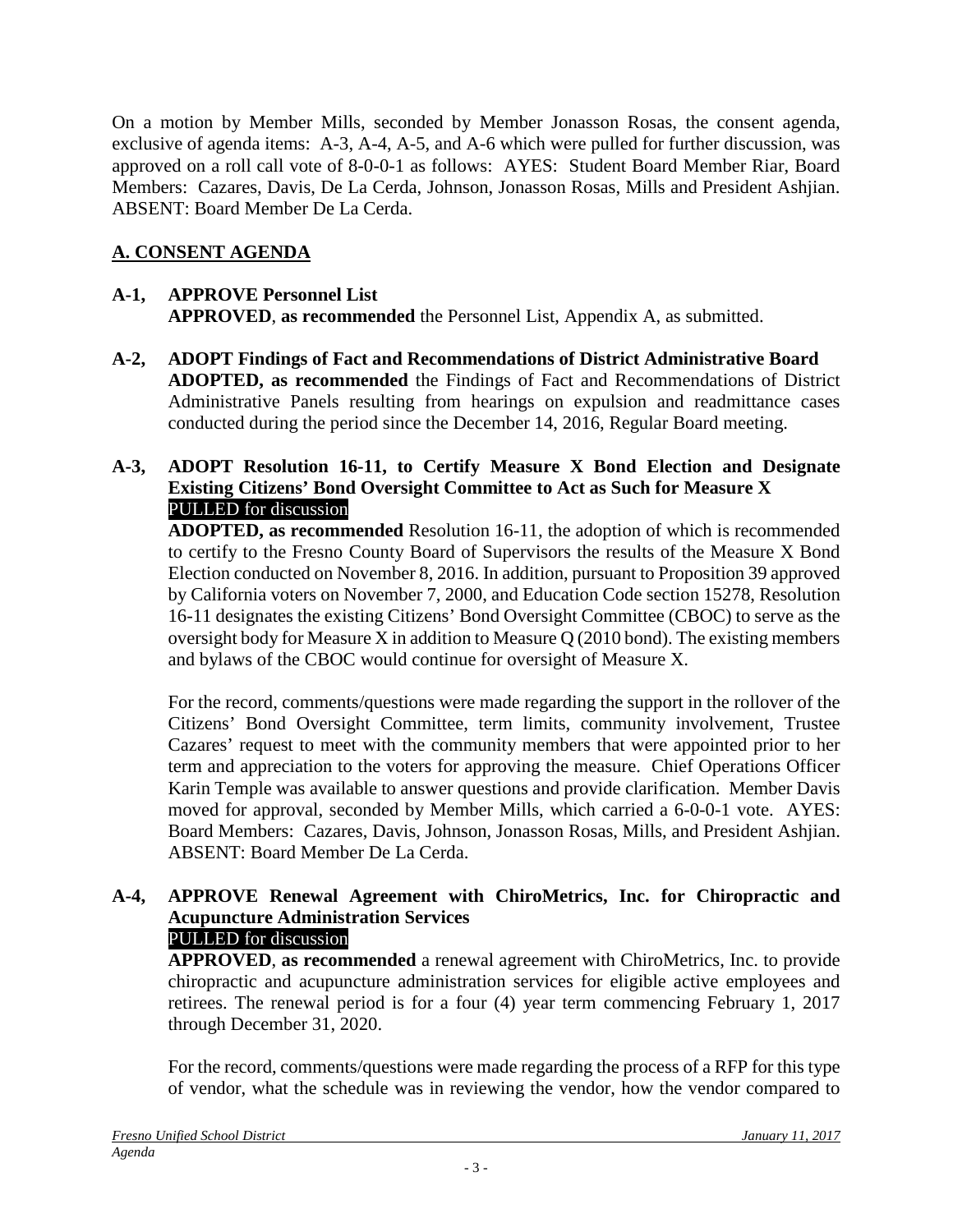other vendors in comparison to costs, and how many employees used the services. Director of Benefits/Risk Management Andrew De La Torre were available to answer questions and provide clarification. Member Cazares moved for approval, seconded by Member Jonasson Rosas, which carried a 6-0-0-1 vote. AYES: Board Members: Cazares, Davis, Johnson, Jonasson Rosas, Mills, and President Ashjian. ABSENT: Board Member De La Cerda.

# **A-5, RATIFY Change Orders for the Projects Listed Below** PULLED for discussion

**RATIFIED, as recommended** Change Orders for the following projects:

Bid 16-28 Water Conservation and Irrigation Improvements at Various Schools Section A - Change Order 1 (Thomas Elementary School): \$20,000 Section C - Change Order 1 (Homan Elementary School): \$13,700 Section D - Change Order 1 (Roeding Elementary School): \$19,049

Bid 16-31 Turner Elementary School New Classroom and Administration Buildings New Buildings - Change Order 1: \$35,713 Interim Housing - Change Order 1: \$60,920

For the record, comments/questions were made regarding reasons for abstaining to the vote, the irrigation control issues, change orders specific to Turner Elementary and why they were not in the original scope of work and Fresno Unified's watering policy how does it align with Fresno City. Legal Counsel Mary Beth de Goede, Chief Operations Officer Karin Temple, Executive Officer Jeff Friesen, Assistant Superintendent Alex Belanger were available to answer questions and provide clarification. Member Mills moved for approval, seconded by Member Jonasson Rosas, which carried a 6-0-1-0 vote. AYES: Board Members: Cazares, Davis, De La Cerda, Johnson, Jonasson Rosas, and Mills. ABSTENTION: President Ashjian.

## **A-6, RATIFY the Filing of Notices of Completion for the Following Projects** PULLED for discussion

**RATIFIED, as recommended** Notices of Completion for the following projects, which have been completed according to plans and specifications:

Bid 16-28 A-D Water Conservation and Irrigation Improvements at Various Schools Bid 16-30 B Installation of Exterior Lighting at Various Sites

For the record, comments/questions were made regarding reasons for abstaining to the vote. Member Mills moved for approval, seconded by Member Jonasson Rosas, which carried a 6-0-1-0 vote. AYES: Board Members: Cazares, Davis, De La Cerda, Johnson, Jonasson Rosas, and Mills. ABSTENTION: President Ashjian.

## **END OF CONSENT AGENDA**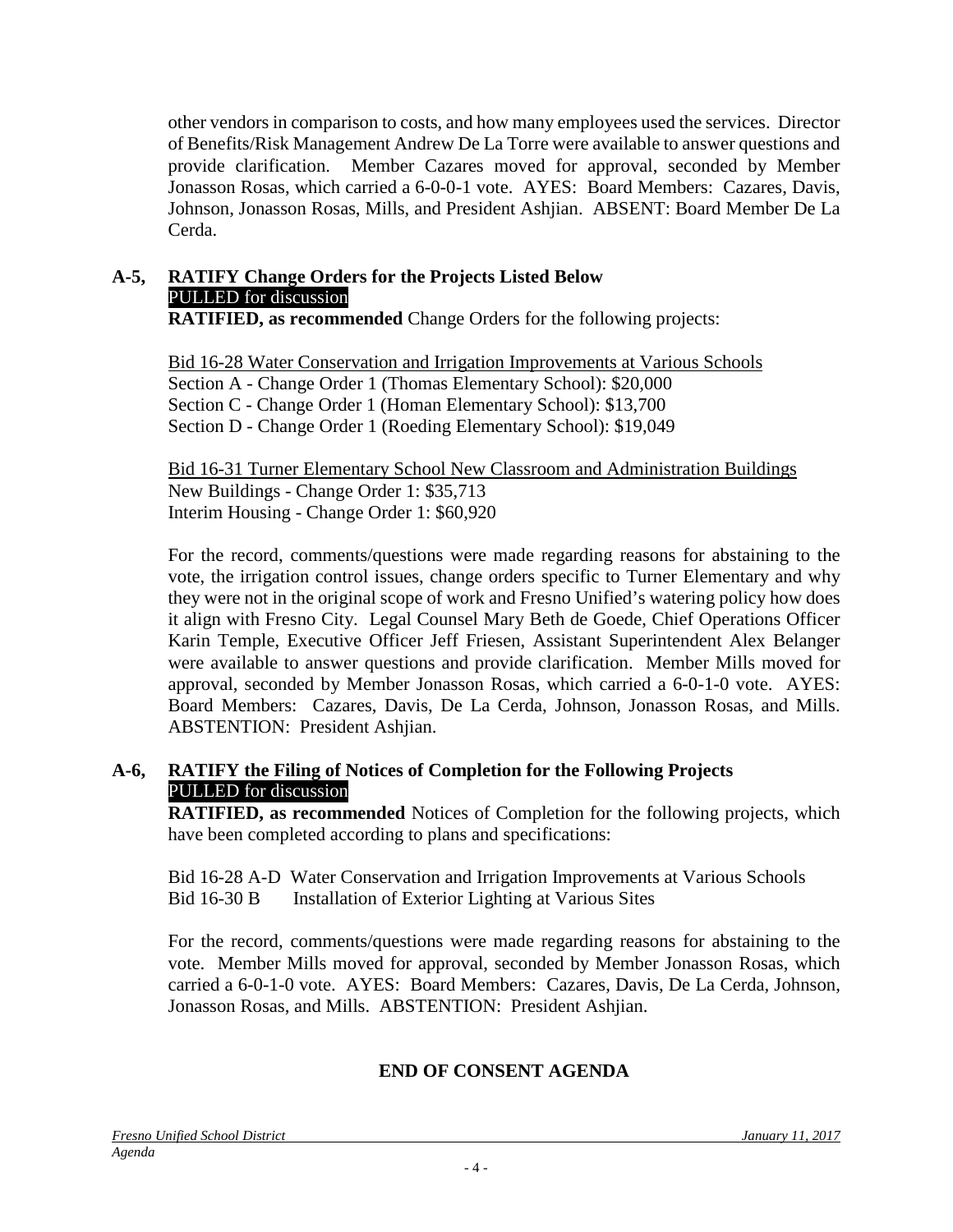# **UNSCHEDULED ORAL COMMUNICATIONS**

**Kay Bertken with The Children's Movement and the League of Women Voters** – Introduced herself and wanted to encourage the Board to lobby one of the district's partners. On February 2, 2017 the Fresno City Council will be considering a rental housing inspection program and asked the board to join the Children's Movement and the League of Women to support the program and to encourage the City to do the same.

**Mr. Venancio Gaona** – Spoke on behalf of several Latino Agency's and requested the following from the Board: 1) Approve and initiate a national search for the pending vacancy of the Superintendent, 2) Hire a reputable consulting firm who has experience with diverse districts such as Fresno Unified, and 3) Approve and establish a search committee that is representative of the diverse ethnic constituency of our community, the various district communities called for by federal title programs, students and stakeholders.

**Tish Rice president of FTA** – Encouraged the Superintendent to step down early.

# **B. CONFERENCE/DISCUSSION AGENDA**

**Agenda Item B-7, Present and Discuss Gaston Middle School Health and Wellness Center, and Potential Expansion of School Based Health Centers**

Staff presented information on the Gaston Health and Wellness Center (HWC), including background on the facility and services provided, impacts on students and staff, integration of the HWC into the school environment, and operational sustainability. In addition, staff will presented an update on potential development of additional school based health centers on Fresno Unified campuses identified as located in areas with the highest need for accessibility to health care services.

Presentation by Chief Operations Officer, Karin Temple

An opportunity was provided to hear questions/concerns from members of the board and staff was available to respond.

For the record, comments/questions were made regarding concerns about recommended site locations, no recommended site in the Fresno High region, co-pays, student and public access how do we keep our students safe, how will this affect us with the possible changes to the Affordable Care Act, will other services be available, will just students be served, how did Clinica Sierra stack up against other vendors, what are the wait times, what are the risks associated with each of the sites and concern on health indicators not representative of students. Chief Operations Officer Karin Temple, Chief of Staff Bob Nelson, Principal Felicia Quarles-Treadwell, and Chief Administrative Officer from Clinica Sierra Ruben Chavez were available to answer questions and provide clarification. No action was required for this item.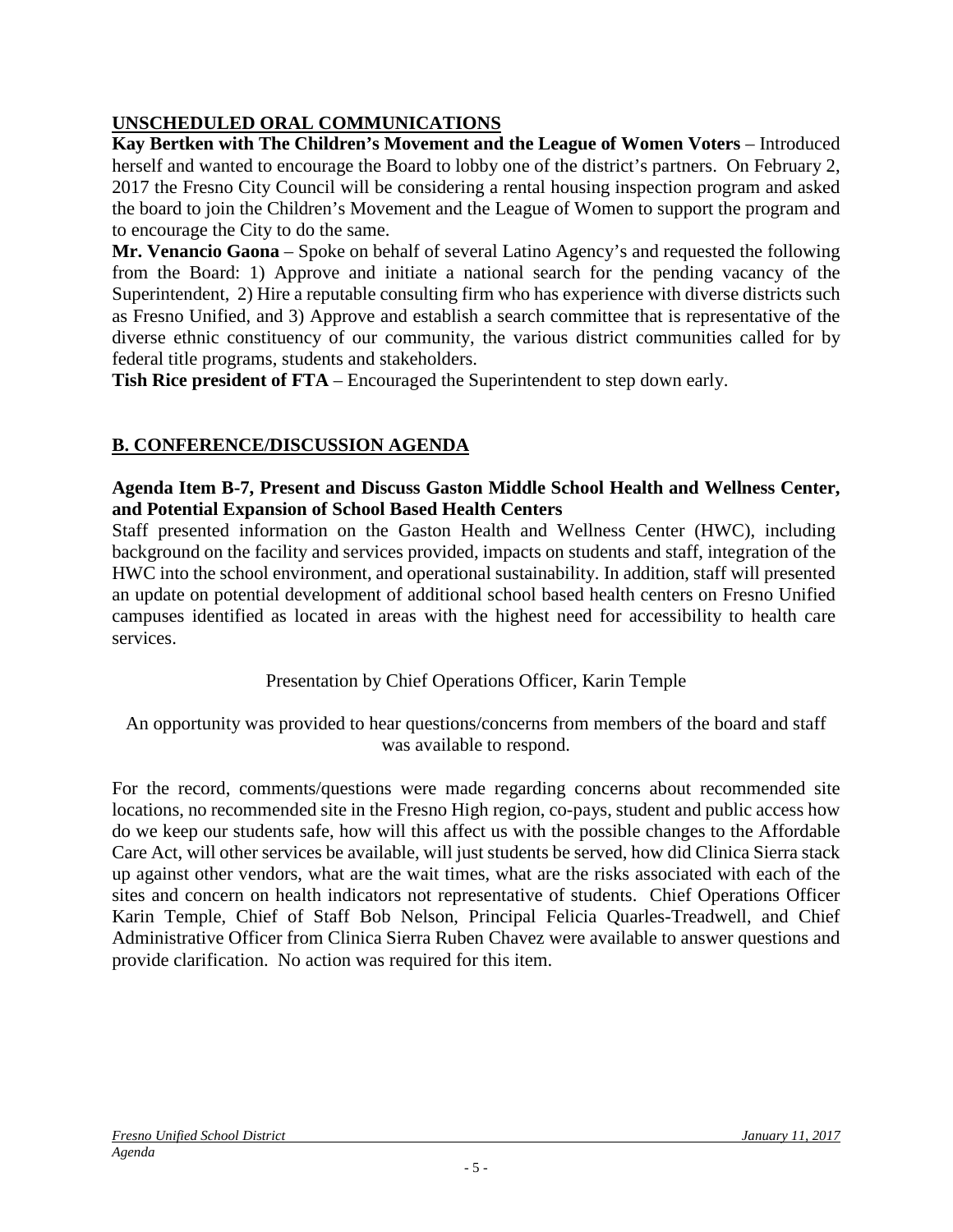#### **Agenda Item B-8**, **Opportunity for Public Discussion on the International Association of Machinists and Aerospace Workers (IAMAW) Proposal to Fresno Unified School District for the 2016/17 School Year**

Presented in accordance with Government Code 3547, all initial proposals of the public school employers shall be presented at a public meeting of the public school employer, and thereafter shall be public record.

Presentation by Chief of Human Resources/Labor Relations, Paul Idsvoog

An opportunity was provided to hear questions/concerns from members of the board and staff was available to respond.

For the record, there were no comments/questions. No action was required for this item.

### **Agenda Item B-9, Opportunity for Public Discussion and Adopt the Fresno Unified School District Proposal to International Association of Machinists and Aerospace Workers (IAMAW) for the 2016/17 School Year**

**ADOPTED, as recommended** and in accordance with Government Code 3547, all initial proposals of the public school employers shall be presented at a public meeting of the public school employer, and thereafter shall be public record.

## Presentation by Chief of Human Resources/Labor Relations, Paul Idsvoog

An opportunity was provided to hear questions/concerns from members of the board and staff was available to respond.

For the record, there were no comments/questions. Member De La Cerda moved for approval, seconded by Member Davis, which carried a 7-0-0-0 vote. AYES: Board Members: Cazares, Davis, De La Cerda, Johnson, Jonasson Rosas, Mills and President Ashjian.

## **C. RECEIVE INFORMATION & REPORTS**

#### **Agenda Item C-10, Receive Valley Preparatory Academy Charter Renewal Petition**

Valley Preparatory Academy Charter (Valley Prep or VPA) delivered a renewal petition to the district seeking authorization to operate July 1, 2017 through June 30, 2022. Valley Prep is currently serving approximately 365 students in grades TK-8. The school is located at 4221 N. Hughes Ave. in Fresno.

## **BOARD/SUPERINTENDENT COMMUNICATIONS**

**Board Member De La Cerda** – Requested the postponement of the January 12, 2017 Special Board Meeting so that all board members could be present. Stated he was not asked or polled about his availability for the meeting.